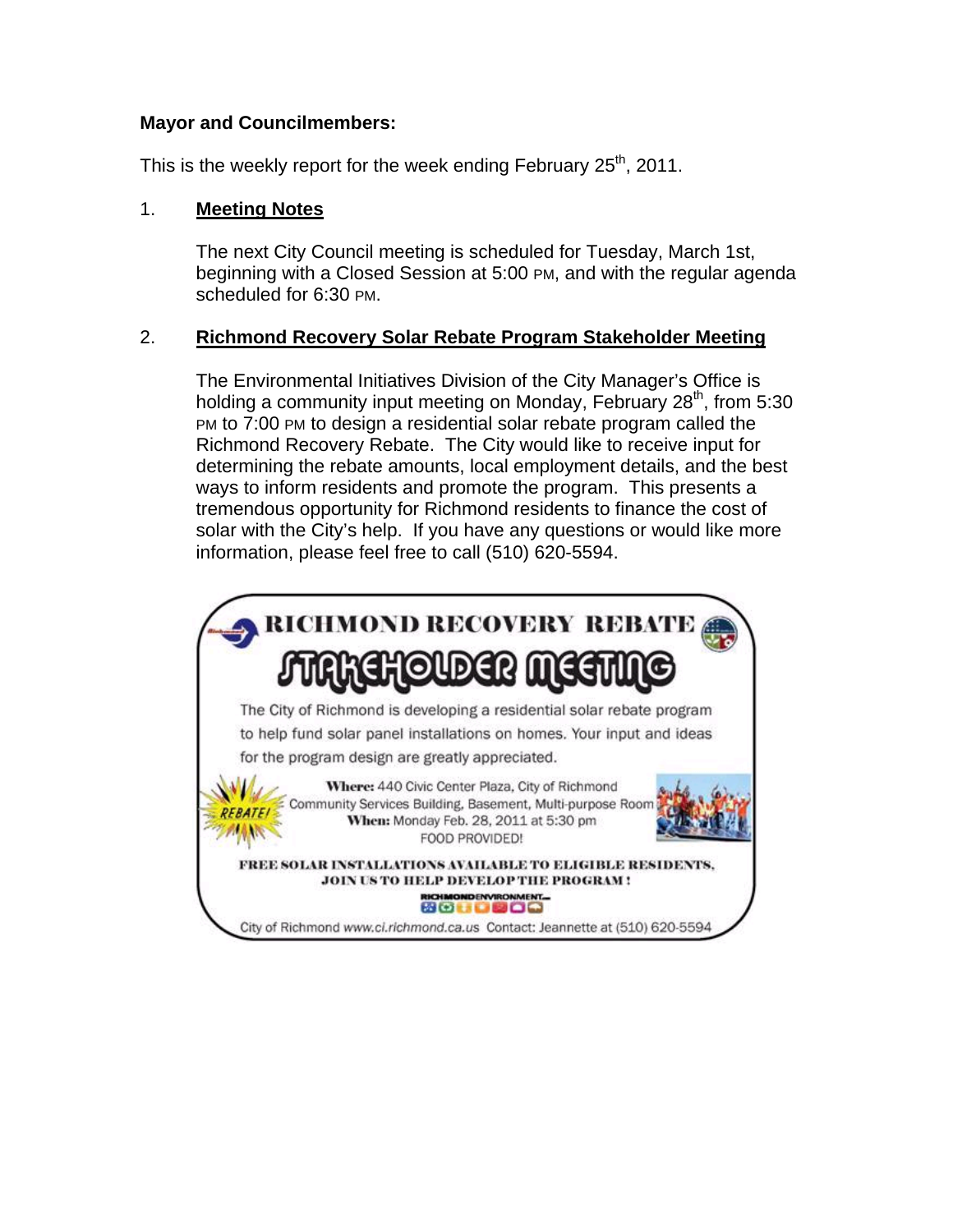

# 3. **World Series Trophy Comes to Richmond**

This past Wednesday, the trophy earned by the World Series Champion San Francisco Giants made a stop in the City of Richmond Auditorium lobby, allowing local fans to get a first hand view. Local photographer Ellen Gailing preserved a moment during this occasion with the following photograph, featuring (left to right) Councilmember Nat Bates, former Giant (and Richmond native) Mike Felder, Councilmember Corky Booze, the City Manager, and Vice-Mayor Tom Butt. It was noted that, in addition to their remarkable accomplishments on the field, the San Francisco Giants, through their Junior Giants program, has provided the Richmond community with a great baseball diamond at Nicholl Park.

Thank you to the Giants, both for the memories, and for their support of the Richmond community.

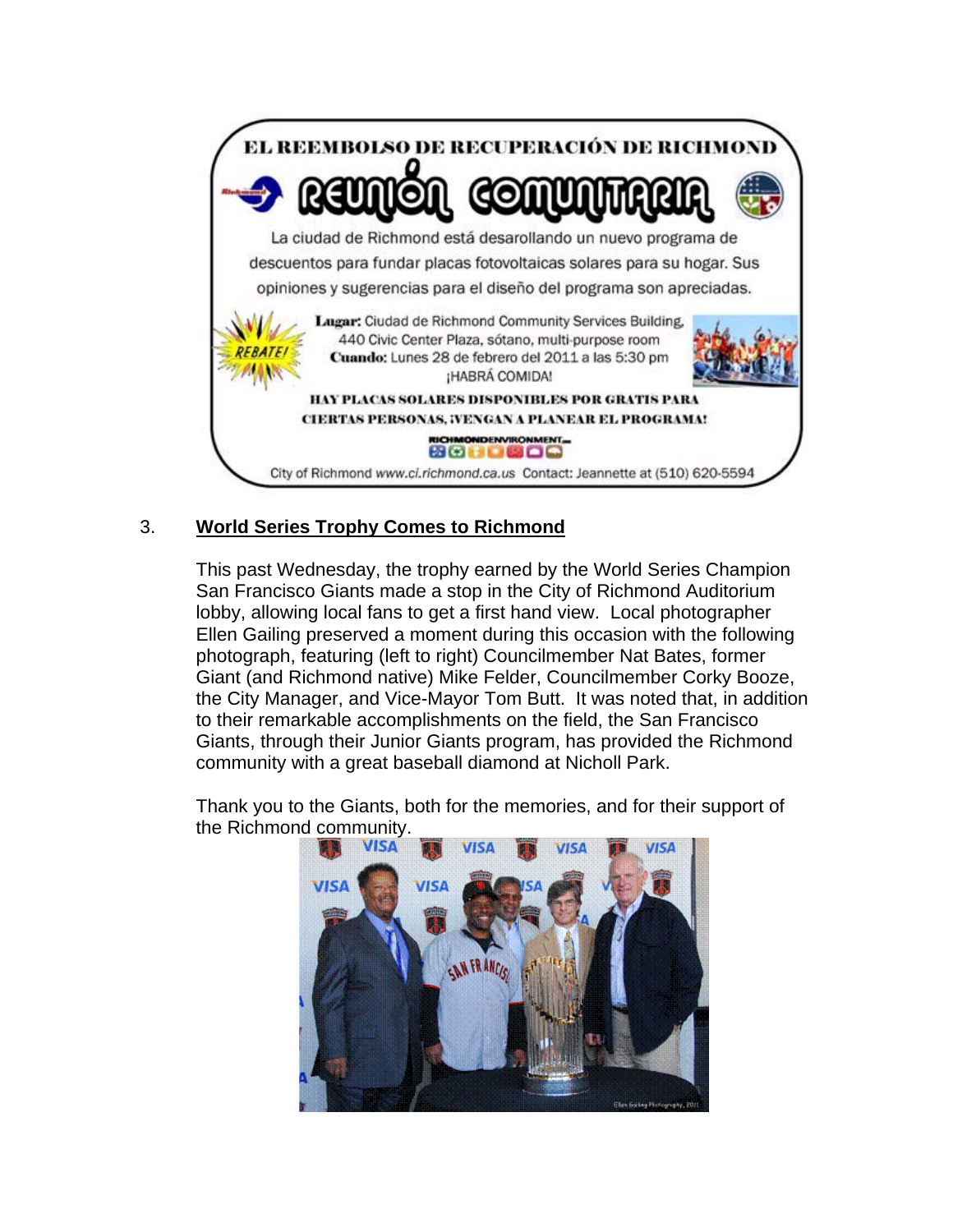## 4. **Assemblymember Skinner Honors Myrtle Braxton-Ellington as Woman of the Year**

Assemblymember Nancy Skinner has selected Ms. Myrtle Braxton-Ellington, of the Richmond Commission on Aging, as Woman of the Year, Overall District Winner, representing Assembly District 14 for 2011. Ms. Braxton-Ellington, along with 13 other women, will be honored at the Women of the Year Dinner on Thursday, March 3<sup>rd</sup>, at the Mira Vista Country Club in El Cerrito from 6:00 PM to 9:00 PM.

### 5. **City of Richmond Receives Distinguished Budget Presentation Award**

The City of Richmond has received the Distinguished Budget Presentation Award for the current fiscal year from the Government Finance Officers Association (GFOA). This is the third year the Finance Department has received this prestigious award which is the highest form of recognition in governmental budgeting.

In order to receive the award, the entity had to satisfy nationally recognized guidelines for effective budget presentation and be rated "proficient" in all categories. These guidelines are designed to assess how well the entity's budget serves as a policy document, a financial plan, an operations guide, and, a communications device.

Congratulations to Andrea Miller, Budget Administrator, and all budget staff, including Connie Valentine, Markisha Guillory, Bert Jones, and Vrenesia Ward, who will have little time to rest on their laurels as they are now entering their "busy season."

## 6. **3rd Quarter Sales Tax Results**

Finance staff met with consultant Jerry Peeler of MuniServices (the City's sales tax analysts) to review sales tax figures for the  $3<sup>rd</sup>$  quarter of 2010. The City of Richmond saw a 0.2% decrease in Sales Tax cash receipts for the 3<sup>rd</sup> quarter of 2010 compared to the 3<sup>rd</sup> quarter of 2009. It appears that the low point in sales tax was the 1 $\mathrm{^{st}}$  and  $\mathrm{2^{nd}}$  quarter of 2009. Most indicators show that we have leveled off. Our economic categories are well diversified with the tax base is headed by general retail which made up 38.1% of the sales tax revenue. Of significance, the Energy Sales segment of the Business to Business category decreased substantially during this quarter. The Finance Department will continue to closely monitor the actual revenue submitted by the State Board of Equalization,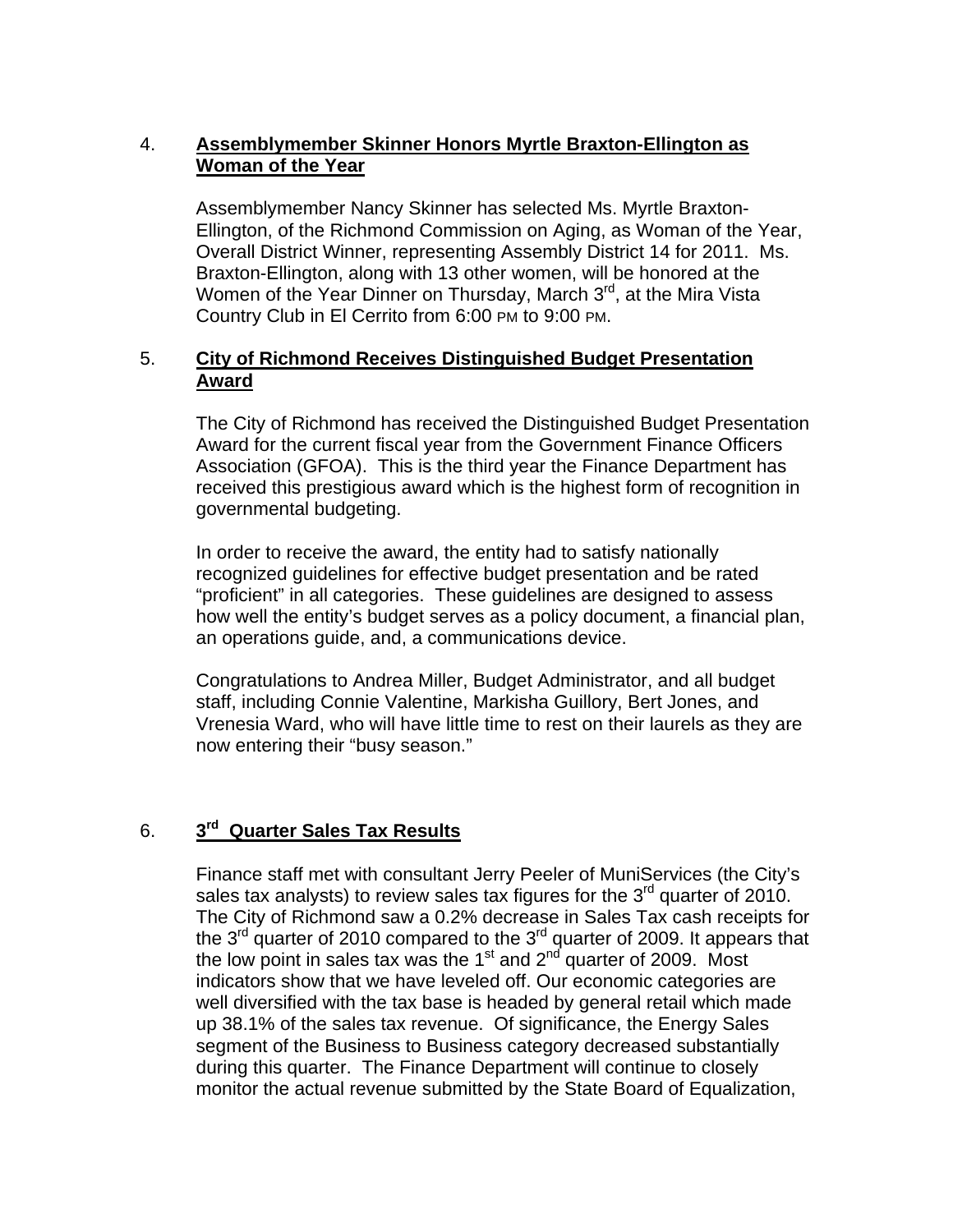the local trends we see developing in Richmond and the projections provided by MuniServices.



## 7. **11th Annual City of Richmond Employees Black History Luncheon**

The 11<sup>th</sup> Annual Black History Luncheon for City of Richmond employees was held today in the Richmond auditorium lobby. The two luncheon themes were "Honoring our Local Trailblazers" and "Securing a Healthy Community." The local trailblazers that were honored were Ted Smith, represented by his widow Carolyn Smith, and Vernon Whitmore, of the Globe Newspaper Group. Attendees were treated with a keynote address on community health by Gloria Bailey-Ray.

Thanks to all of those who worked to make this luncheon possible, including Black History Committee members Janet Johnson, Jim Goins, Theresa Austin, Charlotte Dennis, Vrenesia Ward, assisted by Trailblazer Coordinators Rodney Ferguson, Cecily McMahan, and Virgil Weekes.

#### 8. **RichmondBUILD Health Fair**

As part of the Healthy RichmondBUILD Initiative, Employment & Training staff will be holding a Health Fair on March  $4<sup>th</sup>$ , from 8:00 AM to noon for the 80 students participating in the various training programs of the RichmondBUILD Academy including the YouthBUILD program. The purpose of the Healthy RichmondBUILD initiative is to help build a healthy community through educating and empowering RichmondBUILD Academy students to make better choices about their health, nutrition, and life styles. Each student will receive a medical examination including blood pressure, glucose, and cholesterol testing along with a Body Mass Index (BMI) test. In addition, students will participate in nutrition classes taught by Dr. Mack from Brookside Community Health Clinic and attend healthy cooking demonstrations provided by Farahnaz Toloui, Registered Nurse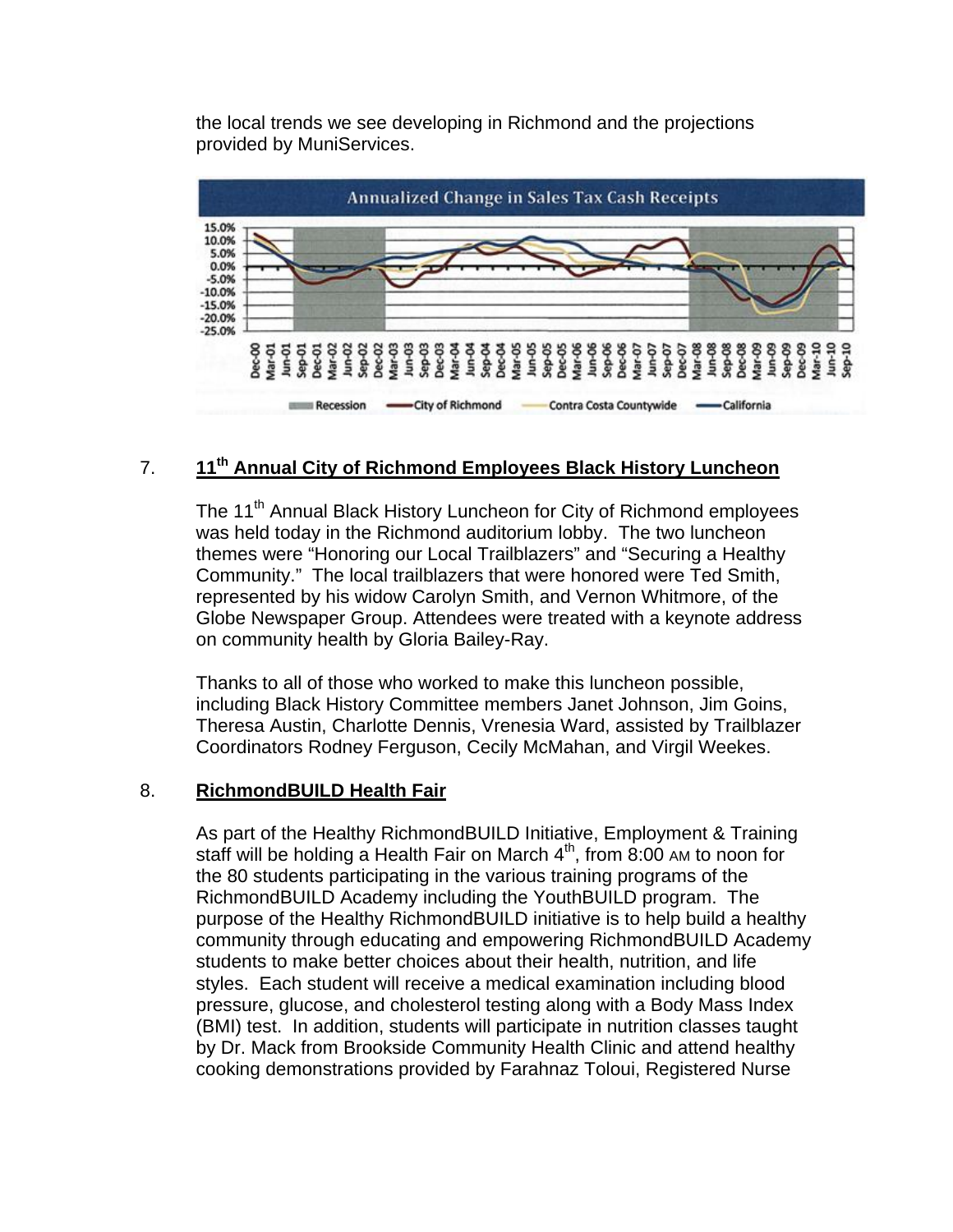from Kaiser, and Robert Dorsey, Executive Chef from the Blue Oak Café at the Oakland Museum of California.

The Healthy RichmondBUILD initiative was developed by staff from the Employment & Training Department and representatives from Bay Area Green Tours, Brookside Community Health Clinic, Contra Costa College, County Healthy Department, Eco-Village, HEAL, Gardner's Guild, LEAP, Opportunity West, Network for Healthy CA Worksites, Weigh of Life, the Mayor's Office, and Councilmember Dr. Jeff Ritterman.

The Health Fair will be held at the RichmondBUILD facility located at 360 So. 27<sup>th</sup> Street.

# 9. **Recreation Highlights**

- Black History Celebration: The Recreation Department is hosting the annual City-wide Black History Celebration on Saturday, February 26<sup>th</sup>, from 4:00 PM to 7:00 PM, at the Richmond Memorial Auditorium. Participants will enjoy singing, spoken word performances, dancing from youth and senior citizen classes, a fashion show celebrating black history, a display of black inventors, a black history of Richmond display, a presentation honoring both Richmond seniors and young adults who have contributed positively to the Richmond Community, and dinner, which will be served from 4:00 PM to 5:00 PM. Tickets are \$7 per person.
- Winter Break Snow Trip: The Youth Activities Section escorted 29 youth (ages 9 to 17) to Boreal Snow and Ski Resort in Truckee, on Thursday, February 24<sup>th</sup>. The participants enjoyed a day full of tubing and fun in the snow.

## 10. **Engineering Services Capital Improvement Project Updates**

- Roosevelt & McLaughlin Sewer Pipe Rehabilitation Project: The work on San Pablo Avenue in this area has been infill work and trench paving. The replacement of curbs in the medians has been formed, but concrete was not poured due to the rainy weather. Trenching for the last section of the new sewer main from Barrett Avenue to Caltrans right-of-way at Roosevelt Avenue is scheduled for Monday, February,  $28<sup>th</sup>$ , during daylight hours (for safety) with pipe placement taking place after the evening commute hours to minimize traffic delays.
- May Valley & Parkview Series Street Light Conversion: The Engineering Services staff and Fehr & Peers Consultants made a presentation to the May Valley Neighborhood Council on Thursday, February 24<sup>th</sup>, on the preliminary design to convert the series street